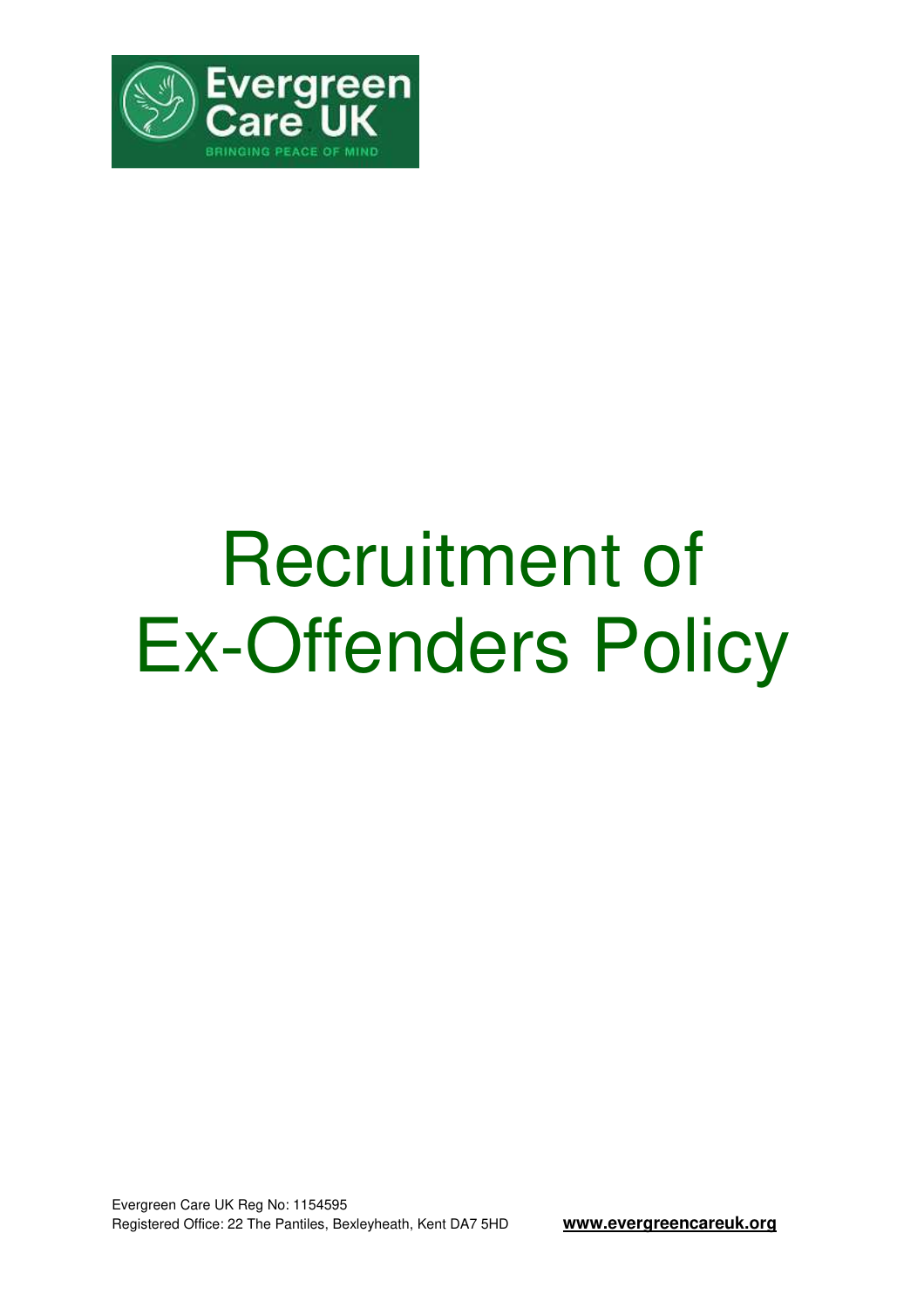It is a requirement of the Disclosure Barring Service's (DBS) Code of Practice that all Registered Bodies must treat Disclosure applicants who have a criminal record fairly and do not discriminate because of a conviction or other information revealed. It also obliges Registered Bodies to have a written policy on the recruitment of ex-offenders; a copy of which can be given to Disclosure applicants at the outset of the recruitment process.

- As an organisation using the DBS disclosure service to assess applicants' suitability for positions of trust, Evergreen Care UK (ECUK) complies fully with the DBS Code of Practice and undertakes to treat all applicants for positions fairly. It undertakes not to discriminate unfairly against any subject of a Disclosure on the basis of a conviction or other information revealed.
- ECUK is committed to the fair treatment of its staff, potential staff or users of its services, regardless of race, gender, gender reassignment, marital status (including civil partnerships), pregnancy and maternity, ethnic origin, colour, nationality, national origin, religion, sexual orientation, responsibilities for dependents, age, physical/mental disability or offending background.
- This is the ECUK written policy on the recruitment of ex-offenders, which is made available to all Disclosure applicants at the outset of the recruitment process.
- The organisation actively promotes equality of opportunity for all with the right mix of talent, skills and potential and welcome applications from a wide range of candidates, including those with criminal records. ECUK selects all candidates for interview based on their skills, qualifications and experience.
- A Disclosure is only requested after a thorough risk assessment has indicated that one is both proportionate and relevant to the position concerned. For those positions where a Disclosure is required, all application forms, job adverts and recruitment briefs will contain a statement that a Disclosure will be requested in the event of the individual being offered the position.
- Where a Disclosure is to form part of the recruitment process, ECUK encourages all applicants called for interview to provide details of their criminal record at an early stage in the application process. It is requested that this information is sent under separate, confidential cover, to the Office Manager within ECUK and the organization guarantees that this information will only be seen by those who need to see it as part of the recruitment process.
- Unless the nature of the position allows ECUK to ask questions about an applicant's entire criminal record, the organisation only asks about 'unspent' convictions as defined in the Rehabilitation of Offenders Act 1974.
- The organisation ensures that all those in ECUK who are involved in the recruitment process have been suitably trained to identify and assess the relevance and circumstances of offences in relation to the role applied for. ECUK also ensures that they have received appropriate guidance and training in the relevant legislation relating to the employment of ex-offenders, e.g. the Rehabilitation of Offenders Act 1974.
- At interview, or in a separate discussion, ECUK ensures that an open and measured discussion takes place on the subject of any offences or other matter that might be relevant to the position. Failure to reveal information that is directly relevant to the position sought could lead to withdrawal of an offer of employment.